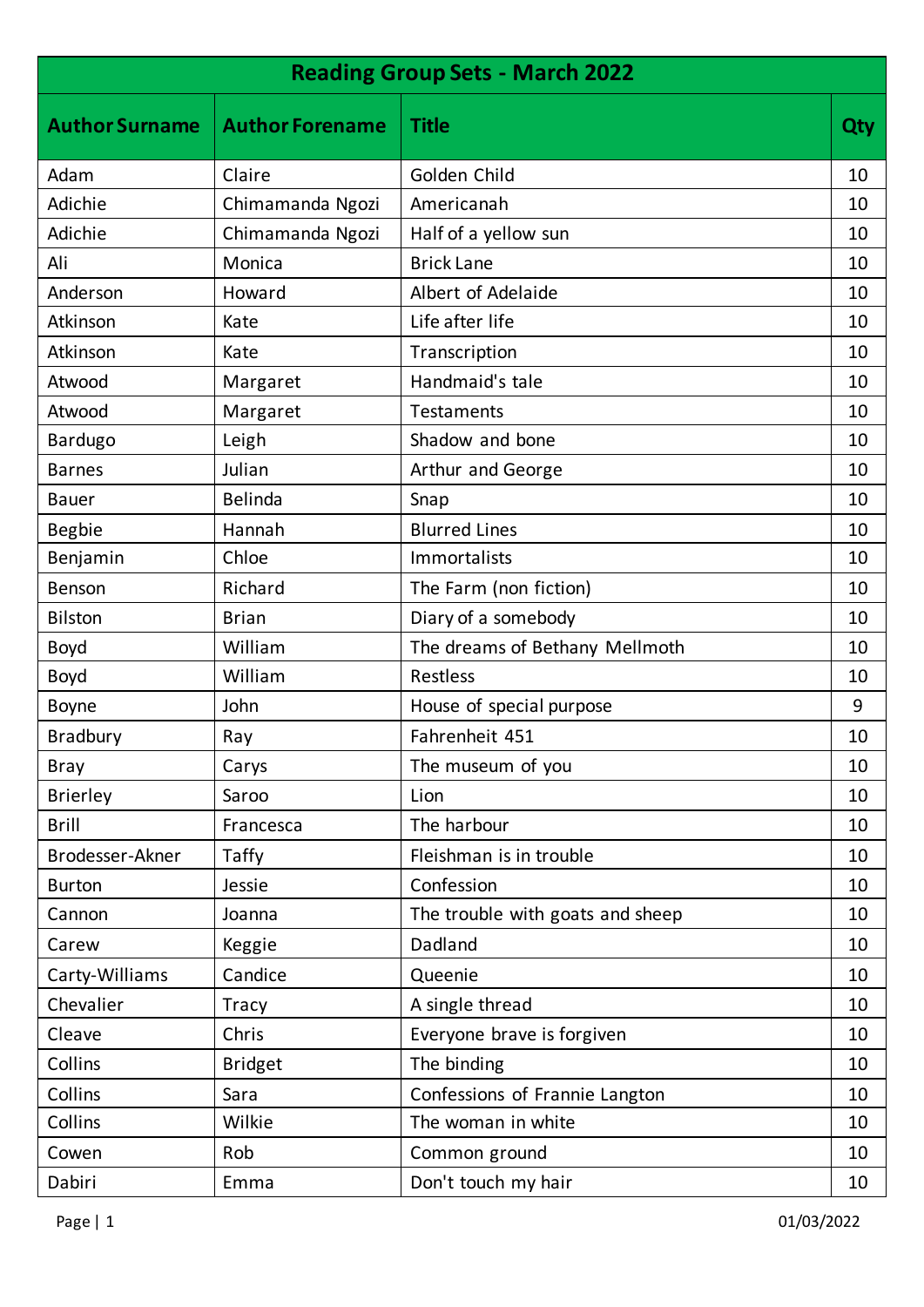| <b>Reading Group Sets - March 2022</b> |                        |                                                      |     |
|----------------------------------------|------------------------|------------------------------------------------------|-----|
| <b>Author Surname</b>                  | <b>Author Forename</b> | <b>Title</b>                                         | Qty |
| Dare                                   | Abi                    | Girl with the louding voice                          | 10  |
| Dawson                                 | Jill                   | Language of birds                                    | 10  |
| De Waal                                | Kit                    | Supporting cast                                      | 10  |
| Doerr                                  | Anthony                | All the light we cannot see                          | 10  |
| Donoghue                               | Emma                   | Akin                                                 | 10  |
| Donohue                                | Rachel                 | Temple House vanishing                               | 10  |
| Doughty                                | Louise                 | Apple Tree Yard                                      | 10  |
| Dunmore                                | Helen                  | The lie                                              | 10  |
| Éclair                                 | Jenny                  | Listening in                                         | 10  |
| Eddo-Lodge                             | Reni                   | Why I'm no longer talking to white people about race | 10  |
| Eger                                   | <b>Edith Eva</b>       | The choice                                           | 10  |
| Evans                                  | Diana                  | Ordinary people                                      | 10  |
| Evans                                  | Lissa                  | Old baggage                                          | 10  |
| Evaristo                               | <b>Bernardine</b>      | Girl, woman, other                                   | 10  |
| <b>Faulks</b>                          | Sebastian              | <b>Birdsong</b>                                      | 10  |
| <b>Faulks</b>                          | Sebastian              | Paris echo                                           | 10  |
| <b>Faulks</b>                          | Sebastian              | Where my heart used to beat                          | 10  |
| <b>Fellowes</b>                        | Julian                 | Belgravia                                            | 10  |
| Filer                                  | Nathan                 | Shock of the fall                                    | 10  |
| Fleming                                | lan                    | Dr No                                                | 10  |
| Flynn                                  | Gillian                | Gone girl                                            | 10  |
| Foley                                  | Lucy                   | Hunting party                                        | 10  |
| Forna                                  | Aminatta               | Happiness                                            | 10  |
| Fowler                                 | Karen Joy              | We are all completely beside ourselves               | 10  |
| Fry                                    | Stephen                | <b>Mythos</b>                                        | 10  |
| Fuller                                 | Claire                 | Our endless numbered days                            | 10  |
| Furnivall                              | Kate                   | Survivors                                            | 10  |
| Gale                                   | Patrick                | A place called Winter                                | 10  |
| Gale                                   | Patrick                | Notes from an exhibition                             | 10  |
| Garcia Marquez                         | Gabriel                | Love in the time of cholera                          | 10  |
| Gayle                                  | Mike                   | The man I think I know                               | 10  |
| Gibbons                                | <b>Stella</b>          | <b>Cold Comfort Farm</b>                             | 10  |
| Gowar                                  | Imogen Hermes          | The mermaid and Mrs Hancock                          | 10  |
| Greene                                 | Graham                 | The end of the affair                                | 10  |
| Haig                                   | Matt                   | How to stop time                                     | 10  |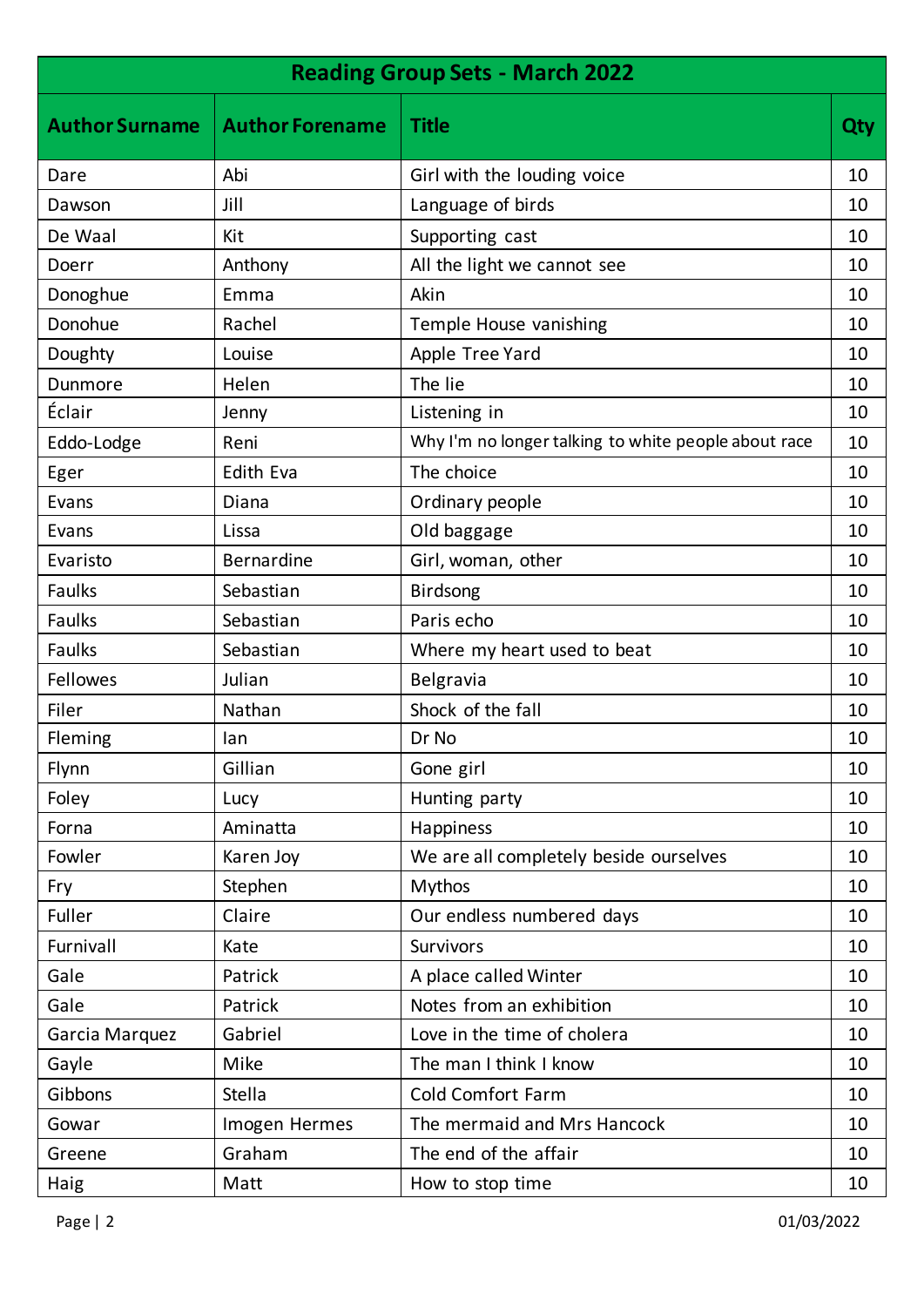| <b>Reading Group Sets - March 2022</b> |                        |                                       |     |
|----------------------------------------|------------------------|---------------------------------------|-----|
| <b>Author Surname</b>                  | <b>Author Forename</b> | <b>Title</b>                          | Qty |
| Hale                                   | Katie                  | My name is Monster                    | 10  |
| Halls                                  | <b>Stacey</b>          | The foundling                         | 10  |
| Hanks                                  | Tom                    | Uncommon type                         | 10  |
| Hardinge                               | Frances                | The lie tree                          | 10  |
| Hardy                                  | <b>Thomas</b>          | Far from the madding crowd            | 10  |
| <b>Harris</b>                          | Anstey                 | Truths and triumphs of Grace Atherton | 10  |
| <b>Harris</b>                          | Joanne                 | Different class                       | 10  |
| Hart                                   | Charlie                | Skymeadow                             | 10  |
| <b>Hawkins</b>                         | Paula                  | Girl on the train                     | 10  |
| Hawley                                 | Noah                   | Good father                           | 10  |
| Haynes                                 | Natalie                | <b>Thousand Ships</b>                 | 10  |
| Healey                                 | Emma                   | Whistle in the dark                   | 10  |
| Heller                                 | Joseph                 | Catch 22                              | 10  |
| Henderson                              | J. Paul                | Last bus to Coffeeville               | 10  |
| <b>Hendricks</b>                       | Greer                  | The wife between us                   | 10  |
| Hensher                                | Philip                 | The friendly ones                     | 10  |
| Hislop                                 | Victoria               | The island                            | 10  |
| Honeyman                               | Gail                   | Eleanor Oliphant is completely fine   | 10  |
| Hope                                   | Anna                   | Expectation                           | 10  |
| Hore                                   | Rachel                 | House on Bellevue Gardens             | 10  |
| Hosseini                               | Khaled                 | A thousand splendid suns              | 9   |
| Hosseini                               | Khaled                 | And the mountains echoed              | 10  |
| Hosseini                               | Khaled                 | The kite runner                       | 10  |
| Hulse                                  | Caroline               | The adults                            | 10  |
| Hunter                                 | Megan                  | The end we start from                 | 10  |
| Hurley                                 | Andrew Michael         | The Loney                             | 10  |
| Hussain                                | Sairish                | The family tree                       | 10  |
| Huxley                                 | <b>Aldous</b>          | Brave new world                       | 10  |
| Ishiguro                               | Kazuo                  | Never let me go                       | 10  |
| Ishiguro                               | Kazuo                  | The buried giant                      | 10  |
| James                                  | Marlon                 | A brief history of seven killings     | 10  |
| Jenner                                 | Natalie                | Jane Austen society                   | 10  |
| Jones                                  | Lloyd                  | Mister Pip                            | 10  |
| Jones                                  | Ruth                   | Never greener                         | 10  |
| Jones                                  | Tayari                 | Silver sparrow                        | 10  |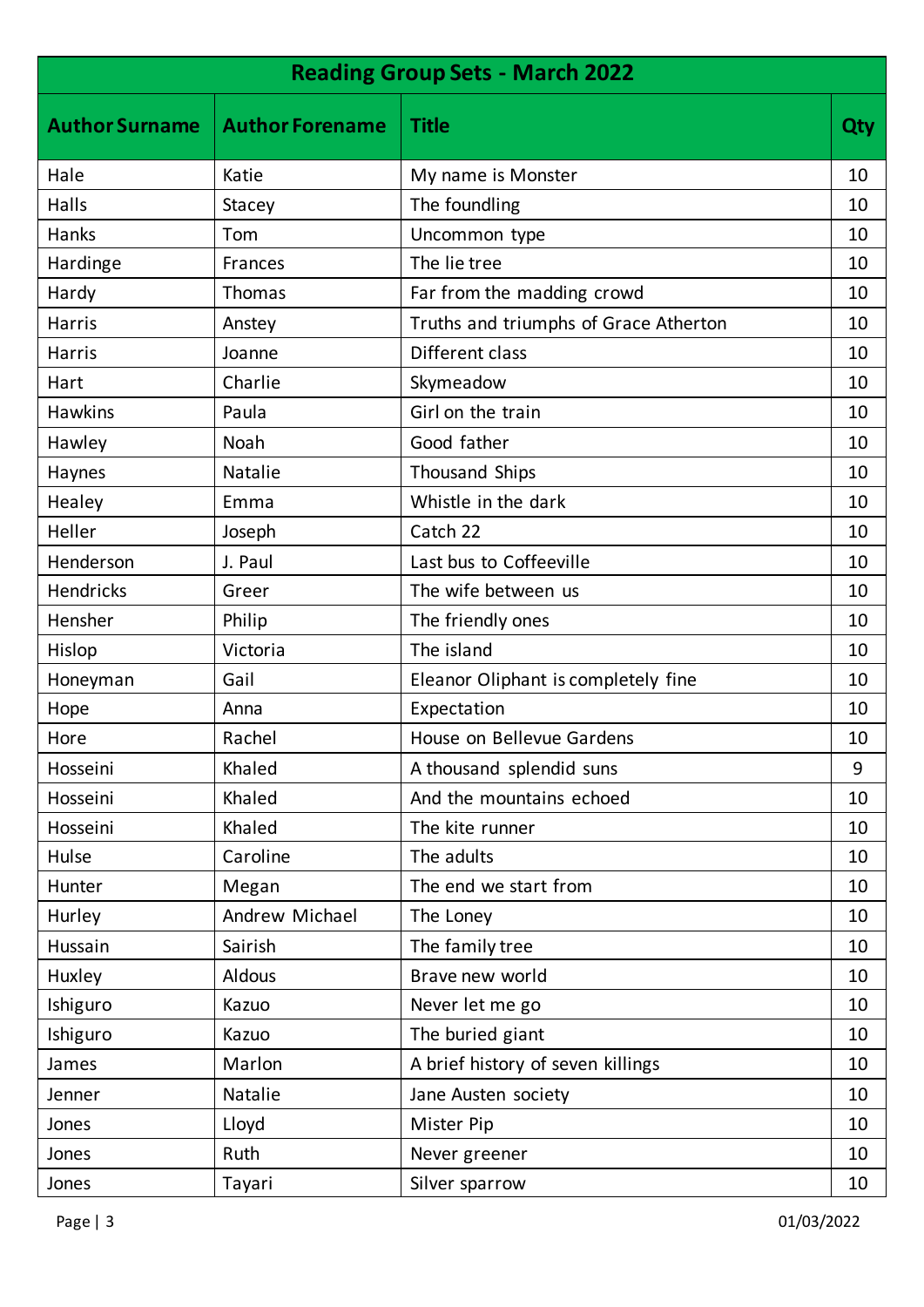| <b>Reading Group Sets - March 2022</b> |                        |                                        |            |
|----------------------------------------|------------------------|----------------------------------------|------------|
| <b>Author Surname</b>                  | <b>Author Forename</b> | <b>Title</b>                           | <b>Qty</b> |
| Jordan                                 | Hillary                | Mudbound                               | 10         |
| Jordan                                 | Toni                   | Addition                               | 10         |
| Joyce                                  | Rachel                 | The love song of Miss Queenie Hennessy | 10         |
| Joyce                                  | Rachel                 | The unlikely pilgrimage of Harold Fry  | 10         |
| Kawaguchi                              | Toshikazu              | Before the coffee gets cold            | 10         |
| Kay                                    | Adam                   | This is going to hurt                  | 10         |
| Kealey                                 | Imogen                 | Liberation                             | 10         |
| Kelly                                  | Erin                   | He said she said                       | 10         |
| Kerr                                   | Philip                 | If the dead rise not                   | 10         |
| Kidd                                   | Jess                   | The hoarder                            | 10         |
| Kidd                                   | Sue Monk               | The invention of wings                 | 10         |
| King                                   | Stephen                | Carrie                                 | 10         |
| King                                   | Stephen                | Different seasons                      | 10         |
| King                                   | Stephen                | Misery                                 | 10         |
| King                                   | Stephen                | The shining                            | 10         |
| Knight                                 | Renee                  | Disclaimer                             | 10         |
| Koomson                                | Dorothy                | That girl from nowhere                 | 10         |
| Lahiri                                 | Jhumpa                 | The lowland                            | 10         |
| Lansens                                | Lori                   | The girls                              | 10         |
| Le Carre                               | John                   | The spy who came in from the cold      | 10         |
| Lee                                    | Harper                 | Go set a watchman                      | 10         |
| Lee                                    | Harper                 | To kill a mockingbird                  | 10         |
| <b>Lee</b>                             | Laurie                 | Cider with Rosie                       | 10         |
| Levy                                   | Andrea                 | Small island                           | 10         |
| Locke                                  | Attica                 | <b>Black water rising</b>              | 10         |
| Lovric                                 | Michelle               | The book of human skin                 | 9          |
| Low                                    | Shari                  | With or without you                    | 10         |
| Magee                                  | Audrey                 | The undertaking                        | 10         |
| Magnusson                              | Sally                  | The sealwoman's gift                   | 10         |
| Mangan                                 | Lucy                   | <b>Bookworm</b>                        | 10         |
| Martel                                 | Yann                   | Life of Pi                             | 10         |
| <b>McCall Smith</b>                    | Alexander              | The No.1 Ladies' Detective Agency      | 10         |
| McCarthy                               | Cormac                 | The road                               | 10         |
| McInerney                              | Lisa                   | The glorious heresies                  | 10         |
| McLean                                 | Felicity               | The Van Apfel girls are gone           | 10         |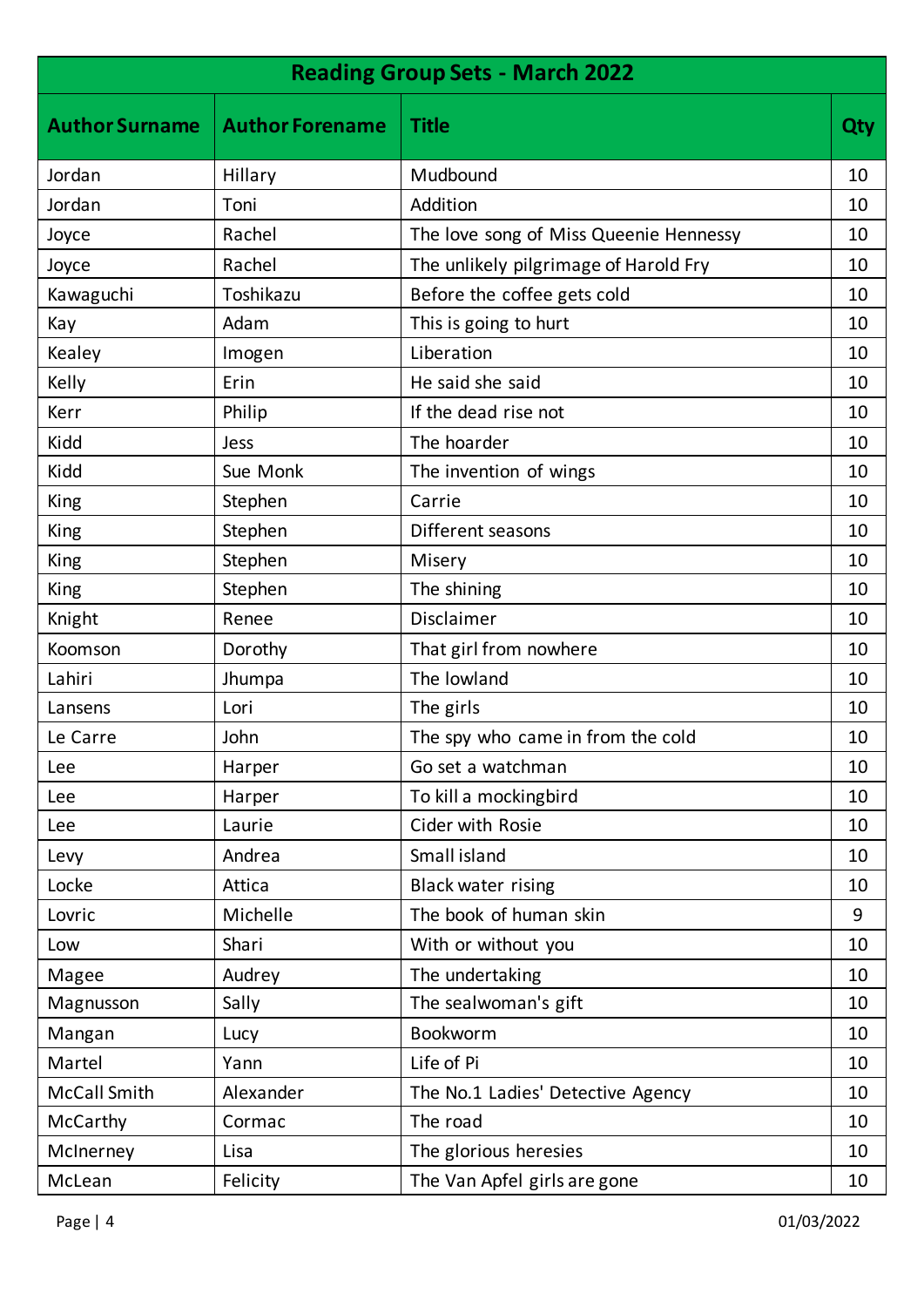| <b>Reading Group Sets - March 2022</b> |                        |                                             |     |
|----------------------------------------|------------------------|---------------------------------------------|-----|
| <b>Author Surname</b>                  | <b>Author Forename</b> | <b>Title</b>                                | Qty |
| Miller                                 | Rebecca                | The private lives of Pippa Lee              | 10  |
| Moore                                  | Liz                    | Long bright river                           | 10  |
| <b>Morris</b>                          | Heather                | The tattooist of Auschwitz                  | 10  |
| Morton                                 | Kate                   | The house at Riverton                       | 10  |
| <b>Moss</b>                            | Sarah                  | Night waking                                | 10  |
| Moyes                                  | Jojo                   | Me Before you                               | 10  |
| Munro                                  | Alice                  | Dear Life                                   | 10  |
| Norton                                 | Graham                 | Keeper                                      | 10  |
| O'Brien                                | Edna                   | Girl                                        | 10  |
| O'Farrell                              | Maggie                 | I am, I am, I am                            | 10  |
| O'Neill                                | Louise                 | Asking For it                               | 10  |
| Orwell                                 | George                 | Nineteen eighty-four                        | 10  |
| Owens                                  | Delia                  | Where the crawdads sing                     | 10  |
| Parry                                  | Ambrose                | The art of dying                            | 10  |
| Patchett                               | Ann                    | The Dutch House                             | 10  |
| Pearce                                 | A.J.                   | Dear Mrs Bird                               | 10  |
| Pearse                                 | Sadie                  | This child of ours                          | 10  |
| Porter                                 | Max                    | Lanny                                       | 10  |
| Postorino                              | Rosella                | The women at Hitler's table                 | 10  |
| Power                                  | Chris                  | Mothers                                     | 10  |
| Prowse                                 | Amanda                 | Will you remember me?                       | 10  |
| Purcell                                | Laura                  | The silent companions                       | 10  |
| Reid                                   | Kiley                  | Such a fun age                              | 10  |
| Rendell                                | Ruth                   | Dark corners                                | 10  |
| Roffey                                 | Monique                | <b>Mermaid of Black Conch</b>               | 10  |
| Rogan                                  | Charlotte              | The lifeboat                                | 10  |
| Rooney                                 | Sally                  | Conversations with a friend                 | 10  |
| Ross                                   | David F                | There's only one Danny Garvey               | 10  |
| Russell                                | Kate Eliza             | My dark Vanessa                             | 10  |
| Sackville                              | Amy                    | The still point                             | 10  |
| Sansom                                 | lan                    | The case of the missing Books               | 10  |
| Semple                                 | Maria                  | Where'd you go Bernadette                   | 5   |
| Setterfield                            | Diane                  | Once upon a river                           | 10  |
| <b>Shafak</b>                          | Elif                   | Honour                                      | 10  |
| Shafak                                 | Elif                   | 10 minutes 38 seconds in this strange world | 10  |